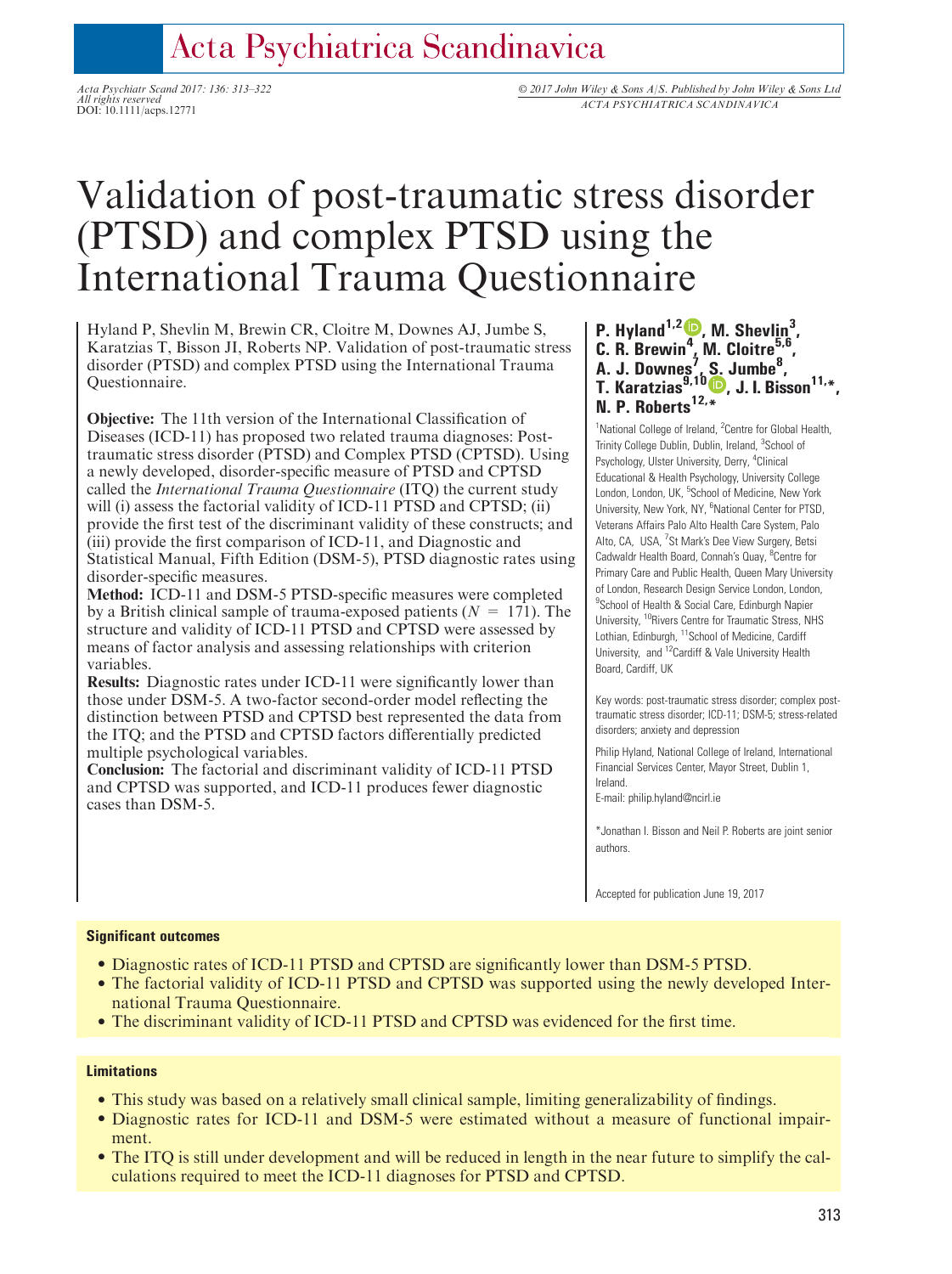# Introduction

The forthcoming International Classification of Diseases version 11 (ICD-11) will include a diagnosis of Post-traumatic stress disorder (PTSD) comprised of six symptoms reflecting three factors: (i) Re-experiencing in the here and now (Re: two symptoms), (ii) deliberate avoidance (Av: two symptoms), and (iii) a sense of current threat (Th: two symptoms) (1). A sibling diagnosis, Complex PTSD (CPTSD), will also be included in ICD-11 and will be comprised of the six PTSD symptoms plus an additional set of symptoms that reflect 'Disturbances in Self-Organization' (DSO). These DSO symptoms are intended to capture the pervasive psychological disturbances that can occur following exposure to trauma, particularly those of an interpersonal nature that occur in early development, that are of a repeated and prolonged nature, and from which escape is difficult or impossible. The ICD-11 Working Group for Disorders Specifically Associated with Stress have not yet finalized the number of DSO symptoms that will be included in ICD-11; however, the DSO symptoms will comprise three factors: (i) Affective Dysregulation (AD), (ii) Negative Self-Concept (NSC), and (iii) Disturbed Relationships (DR) (1). Given their symptom composition, PTSD is conceptualized as a fear-based disorder, whereas CPTSD is conceptualized a broader clinical disorder that characterizes the impact of trauma on emotion regulation, identity, and interpersonal domains.

Several studies have sought to compare diagnostic rates of ICD-11 PTSD and CPTSD to DSM-5 PTSD. Findings have suggested a general trend for the ICD-11 to generate significantly lower diagnostic rates compared with the DSM-5 (2–4). In addition, considerable support for the factorial validity of ICD-11 PTSD  $(2-5)$  and CPTSD  $(6-9)$  has accrued. These studies are limited; however, as each relied on the use of proxy variables derived from secondary data sources to capture the ICD-11 PTSD and DSO symptoms. To have a standardized assessment of these symptoms which aligns with the ICD-11 diagnostic criteria, the International Trauma Questionnaire (ITQ) (10) was developed. An initial confirmatory factor analytic (CFA) study amongst a clinical sample indicated that the latent structure of the ITQ was consistent with the proposed two-factor second-order model of CPTSD (i.e., a conceptual model that distinguishes between PTSD and CPTSD symptoms) (11). Additionally, mixture-modeling studies have supported the presence of distinct classes of trauma survivors characterized by PTSD and CPTSD symptom profiles (12,13).

# Aims of the study

Given the recent development of the ITQ, and the limited number of studies which have tested the validity of the PTSD and CPTSD proposals using this measure, the current study was performed to address two primary goals. First, we sought to determine whether the factor structure of the ITQ reported by Karatzias et al. (11) could be replicated amongst a distinct clinical sample (factorial validity). Second, we sought to extend upon existing knowledge by (i) performing the first comparison of ICD-11 PTSD/CPTSD diagnostic rates and DSM-5 PTSD diagnostic rates using disorderspecific measures (the ITQ and the PCL-5 (14)); and (ii) to provide the first assessment of the discriminant validity of ICD-11 PTSD and CPTSD. Three hypotheses were formulated in line with theoretical proposals and previous empirical findings. First, based on existing data (2–4), it was hypothesized that fewer people would meet diagnostic status under ICD-11 (PTSD and CPTSD) than DSM-5 (PTSD). Second, in line with theoretical proposals (1) and empirical findings (11), it was hypothesized that factorial models of the ITQ which discriminate between PTSD and DSO symptoms would offer optimal model fit. Third, consistent with the distinct symptom compositions of ICD-11 PTSD (fear/anxiety-based symptoms elicited by trauma-related cues) and CPTSD (emotional regulatory, self-conceptual, and interpersonal symptoms which are pervasive and not bound to trauma-related stimuli), it was hypothesized that the disorders would be differentially associated with six criterion variables. Specifically, it was hypothesized that the PTSD factor(s) would be stronger predictors of panic disorder (PD) and generalized anxiety disorder (GAD) symptoms than the CPTSD factor(s); and the CPTSD factor (s) would be stronger predictors of symptoms of major depressive disorder (MDD), negative trauma-cognitions, and distress tolerance than the PTSD factor(s).

# Methods

# Participants and procedures

Participants ( $n = 171$ ; 51.5% male) were recruited via the National Centre for Mental Health [\(http://](http://www.ncmh.info/) [www.ncmh.info/\)](http://www.ncmh.info/). Participants were mental health service users who were recruited to NCMH via primary and secondary mental health services, specialist veteran's services, a specialist civilian trauma service, and via social media. Participants were eligible for the study if they were aged 18 or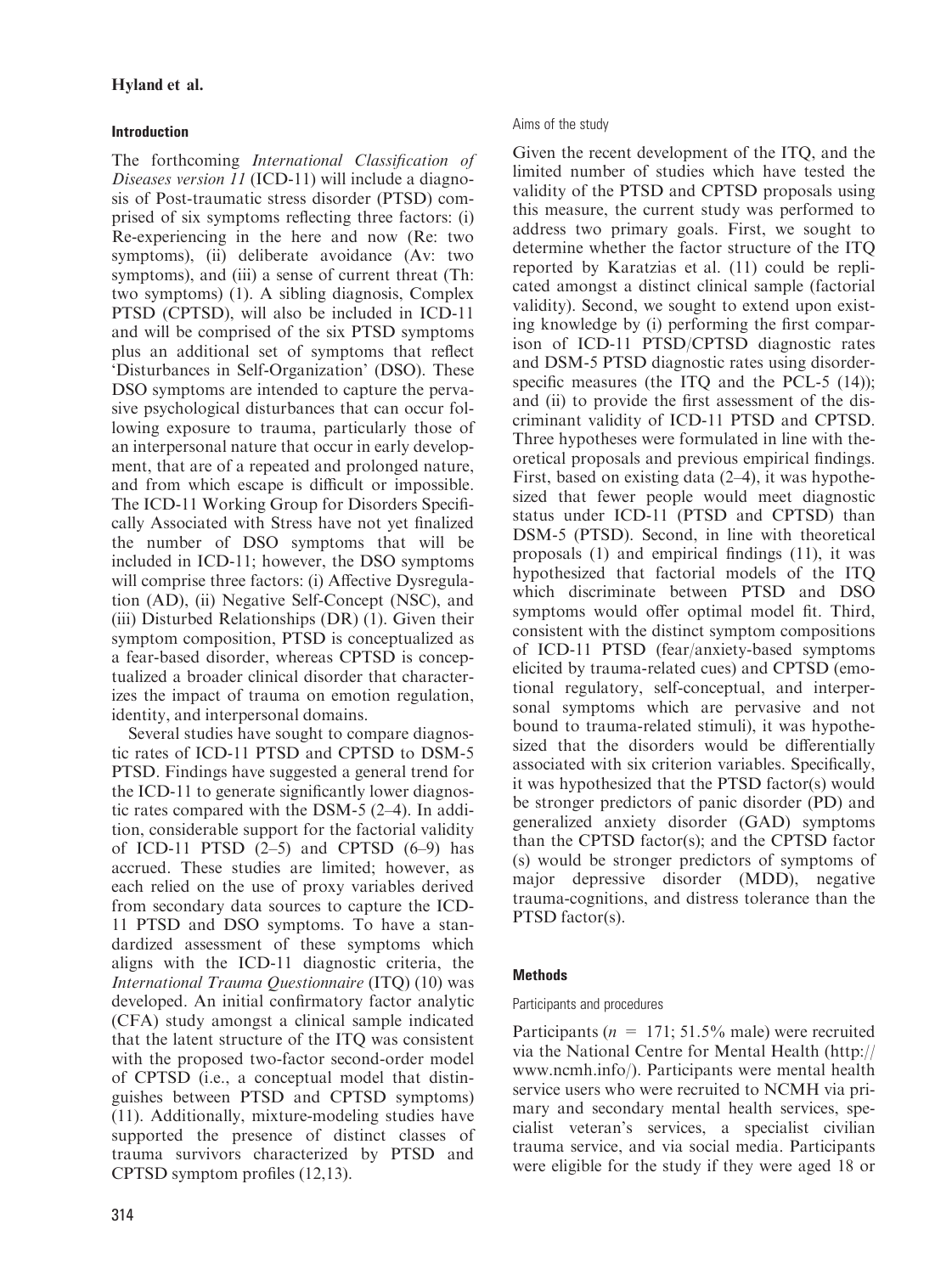older and they reported that they had previously been given a diagnosis of PTSD, or if they indicated exposure to a traumatic event and screened positively for PTSD on the basis of the Trauma Screening Questionnaire. Exclusion criteria included inability read and write in English or disturbed mental state, requiring recent admission to hospital or intensive home treatment. All participants reported exposure to a traumatic event fulfilling the gateway criterion for a diagnosis of PTSD and CPTSD under ICD-11 and DSM-5. Participants ranged in age from 18 to 78 years  $(M = 49.85, SD = 12.73)$  were primarily Caucasian  $(n = 162, 95.9\%)$ , and unemployed  $(n = 113, 66.9\%)$ . Most were married or cohabiting  $(n = 84, 49.7\%)$ , while the remainder were single ( $n = 35, 20.7\%$ ), divorced/separated ( $n = 43$ , 25.5%), or widowed ( $n = 7, 4.1\%$ ). A small proportion did not finish school ( $n = 12, 7.1\%$ ), and many had attended higher education ( $n = 80$ , 47.6%). This study received ethical approval from the United Kingdom's National Research Ethics Service.

### Measures

Traumatic exposure. A modified version of the Life Events Checklist for DSM-5 (LEC-5) (15) was used to assess lifetime exposure to traumatic events (with two additional items that assessed exposure to childhood physical abuse, and childhood sexual abuse, or molestation). Individuals were deemed to have been exposed to a trauma if they reported that an event 'Happened to me' or 'Witnessed it happening to somebody else.' A summed total score of types of trauma exposure was computed with a range of possible scores from 0 to 19.

ICD-11 PTSD and DSO symptoms. The International Trauma Questionnaire (ITQ, version 1.2) (10) is a preliminary-stage self-report measure of the ICD-11 diagnoses of PTSD and CPTSD. This version of the scale contains a larger pool of items than will be included in the final version which will correspond to the ICD-11 diagnostic rules when finalized by the World Health Organization. Six items measure three PTSD clusters: (i) Re-experiencing in the here and now (Re1, Re2); deliberate avoidance of traumatic reminders (internal or external) (Av1, Av2); and a sense of current threat (Th1, Th2). A third Re item (Re3: Feeling very upset when something reminded you of the experience) was also included. Although it is non-specific in the sense that it does not address the ICD-11 concept of re-experiencing in the here and now, it is currently under consideration for use with

traumatized individuals who possess no clear memory of their index trauma (e.g., possibly due to childhood traumatization or traumatic brain injuries).<sup>a</sup> Sixteen items measure the three DSO factors: (i) Affective dysregulation, both hyperactivation (AD1-AD5) and hypoactivation (AD6- AD9); (ii) negative self-concept (NSC1-NCS4); and (iii) disturbances in relationships (DR1-DR3).

Respondents are instructed to answer the PTSD question in relation to how much they have been bothered by each symptom in the past month, and are instructed to answer the DSO items in relation to how they typically feel, think about themselves, and relate to others. All items are answered on a five-point Likert scale anchored by 'Not at all' (0) and 'Extremely' (4). Diagnostic criteria for PTSD require a score of ≥2 ('Moderately') for at least one of two symptoms from the Re, Av, and Th clusters. CPTSD diagnosis requires that the PTSD criteria are met and endorsement of each DSO symptom cluster at a moderate level of severity, defined as summed score that equals a score of  $\geq 2$ for each of the items in the cluster): a summed total score of ≥10 for items AD1-AD5 (reflecting hyperactivation) *or* a summed total score of  $\geq$ 8 for items AD6-AD9 (reflecting hypoactivation); a summed total score  $\geq 8$  for items NSC1-NSC4; and a summed total score  $\geq 6$  for items DR1-DR3. The ICD-11 requires the presence of functional impairment associated with both sets of symptoms for a diagnosis of PTSD and CPTSD. However, functional impairment was not assessed in the current study; therefore, diagnostic rates are based on symptom criteria alone. The ICD-11's taxonomic structure means that an individual can only be diagnosed with PTSD or CPTSD, not both.

DSM-5 PTSD symptoms. The PTSD Checklist for DSM-5 (PCL-5) (14) is a 20-item, self-report measure of intrusions (I: 5 items), avoidance (Av: 2 items), negative alterations in cognition and mood (NACM: 7 items), and alterations in arousal and reactivity (Ar: 6 items). The PCL-5 uses the same Likert scale response format as the ICD-TQ, and respondents answer each question in relation to how much they have been bothered by a symptom in the past month. PTSD diagnosis can be made if an individual reports a score of  $\geq 2$  for at least one I symptom, at least one Av symptom, at least two NACM symptoms, and at least two Ar symptoms. As with ICD-11, DSM-5 requires endorsement of functional impairment for diagnosis; however, this

<sup>&</sup>lt;sup>a</sup>Please note that Re3 is currently considered as a test item for diagnostic purposes and thus will not be included in any of the modeling analyzes in this study.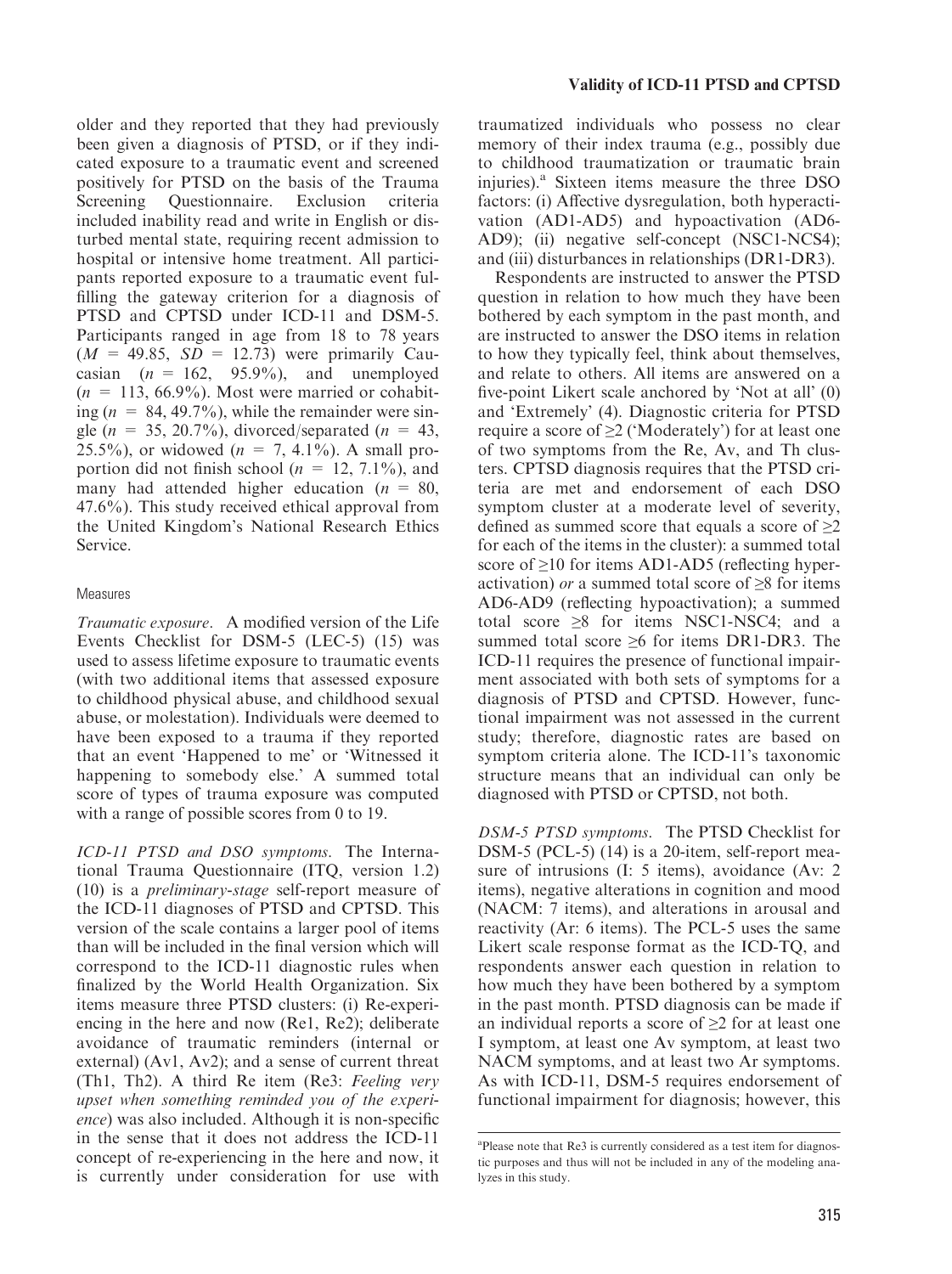was not assessed. Diagnostic rates are thus based on symptom criteria alone. Studies have reported acceptable psychometric properties for the PCL-5 (16). Reliability estimates among the current sample were satisfactory: I ( $\alpha$  = .90), Av ( $\alpha$  = .87), NACM ( $\alpha$  = .84), and Ar ( $\alpha$  = .78).

# Criterion variables

The GAD-7 (17) is a seven-item measure of DSM-IV GAD. Respondents indicate how much they are bothered by each symptom over the past 2 weeks. Each item is scored on a three-point Likert scale (1 = 'not at all', 3 = 'more than half the  $days'$ ). The GAD-7 has demonstrated good psychometric properties among clinical samples (18), and the reliability of the scale among the current sample was satisfactory ( $\alpha$  = .86).

The PHQ-9 (19) is a nine-item measure of DSM-IV major depressive disorder. Respondents indicate how much they are bothered by each symptom over the past two weeks on a four-point Likert scale  $(0 = 'not at all', 3 = 'nearly every$  $day'$ ). The PHQ-9 possesses satisfactory psychometric properties (20), and the reliability among the current sample was acceptable ( $\alpha$  = .89).

The PHQ-Panic Disorder (PHQ-PD) (21) is a 15-item measure of PD derived from the DSM-IV criteria. The first four questions (3a–3d) screen for whether a person has experienced an anxiety attack in the past 4 weeks. The remaining 11 questions (4a–4k) measure somatic (e.g., heart palpitation) and psychological (e.g., afraid of dying) symptoms. Each symptom is answered on a 'yes' (1) or 'no' (0) basis. A summed total score of panic symptoms is based on responses to the 11 symptomatic questions. PHQ-PD scores possess satisfactory psychometric properties (21), and the reliability amongst the current sample was good

 $(\alpha = .91).$ <br>The 1 Post-traumatic Cognitions Inventory (PTCI) (22) contains 33 self-report items which measure negative beliefs about the self ('Self': 21 items), the world ('World': 7 items), and self-blame (5 items). For the current study, the Self and World subscales were selected. Items are scored on a seven-point Likert scale  $(1 - 'totally disagree,'$  $7 = 'totally agree')$  and higher scores reflect increasingly negative beliefs. The reliability of the Self ( $\alpha$  = .95) and World ( $\alpha$  = .90) subscales were good.

The Distress Tolerance Scale (23) is a 16-item self-report measure of one's ability to regulate emotions, accept distressing emotions, and function effectively when distressed. Items are scored on a five-point Likert scale  $(1 - 'strongly disagree,'$   $5 = 'strongly agree'),$  and higher scores reflect higher levels of distress tolerance. The scale possesses good psychometric properties (24), and the internal reliability among the current sample was satisfactory ( $\alpha = .87$ ).

# Data analysis

Combined ICD-11 PTSD and CPTSD diagnostic rates were compared to DSM-5 PTSD diagnostic rates using the z-test. Diagnostic agreement between the two systems was assessed using Cohen's kappa statistic where a value >.61 indicates acceptable agreement (25). The fit of seven alternative factor models of the ITQ, as outlined by Shevlin et al. (9) and Karatzias et al. (11) (see Fig. 1), were investigated using CFA in Mplus 7.4 (26). The mean and variance-adjusted weighted least squares (WLSMV) estimator was used as it provides accurate parameter estimates, standard errors, and test-statistics for ordinal indicators (27). Missing data were managed using the pairwise present analysis method. Acceptable model fit was indicated by a chisquare-to-degree of freedom ratio of less than 3:1 (28); CFI and TLI values >.90 indicate adequate fit, and values >.95 indicate excellent fit (29); and RMSEA values <.08 indicate adequate fit, and values <.06 indicate excellent fit (30). The WLSMV estimator does not produce information-based indices; thus, the models were also fitted using robust maximum likelihood (MLR) (31) estimation to generate the Bayesian Information Criterion (BIC). The BIC is used to compare nested and non-nested models, and the model with the smaller value is deemed to be a better-fitting model. A 6- to 10-point difference between two models indicates strong evidence that the model with the lower value is statistically superior (32).

Upon selection of the best fitting model, composite reliability analysis was performed to determine the internal reliability of the ITQ. Composite reliability calculates internal consistency without the assumption of tau equivalence and thus is more appropriate for measures with small numbers of items, such as the ITQ. Values >.60 indicate acceptable internal reliability (33).

Finally, summed PTSD/DSO scores based on the best fitting model of the ITQ were entered into a hierarchical multiple regression model to predict six criterion variables. Gender, age, employment status ( $0 =$  employed,  $1 =$  unemployed), and relationship status (0 = in a relationship, 1 = not in a relationship) were entered at Step 1, and the PTSD and DSO variables were entered at Step 2.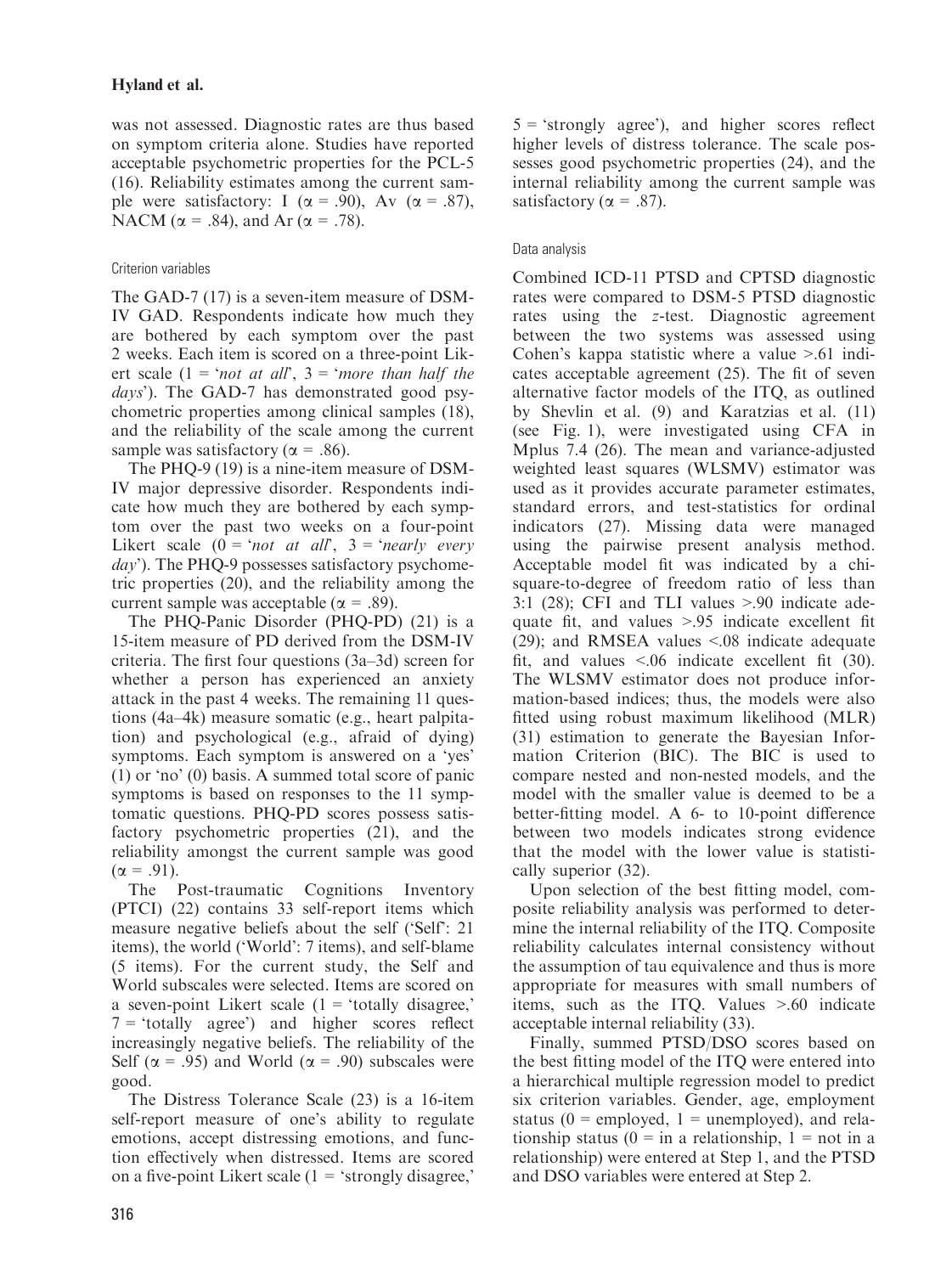#### **Results**

#### Descriptive statistics and diagnostic estimates

The mean number of types of traumatic life events experienced was  $6.75$  (*Mdn* =  $6.00$ , *SD* = 3.84), and the most frequently experienced trauma was physical assault ( $n = 121, 73.7\%$ ). The experience of physical and/or sexual abuse during childhood was common ( $n = 79, 47.6\%$ ). The most distressing traumatic events identified were childhood sexual abuse or molestation ( $n = 26$ , 15.5%), and combat ( $n = 22$ , 13.1%). Most respondents indicated a clear memory of their index (worst) trauma ( $n = 144, 87.8\%$ ). Amongst those who did not, the most common events associated with no memory were childhood sexual abuse or molestation (35%,  $n = 7$ ) and physical assault (20%,  $n = 4$ ).

The probable diagnostic rate for ICD-11 PTSD and CPTSD was  $64.5\%$  ( $n = 107$ ). Following the ICD-11's guidelines that a person may only receive a diagnosis of PTSD or CPTSD, but not both, it was necessary to calculate diagnostic rates for each diagnosis separately. The probable PTSD diagnostic rate was  $10.9\%$  ( $n = 18$ ), and the probable CPTSD diagnostic rate was 53.6% ( $n = 89$ ). With

#### Validity of ICD-11 PTSD and CPTSD

the inclusion of Re3, the combined PTSD and CPTSD probable diagnostic rate increased to 71.7% ( $n = 119$ ); with PTSD increasing to 12.7%  $(n = 21)$ , and CPTSD increasing to 59.0%  $(n = 98)$ . Endorsement rates for each ITQ item, based on one's diagnosis (PTSD or CPTSD), are displayed in Table 1.

The DSM-5 PTSD probable diagnostic rate was 76.1% ( $n = 124$ ); a diagnostic rate significantly higher than the combined ICD-11 PTSD and CPTSD rate  $(76.1\% \text{ vs. } 64.5\%, z = 2.30, \text{ SE} = .05,$  $P = .01$ ). One hundred and three (of 163) participants shared an ICD-11 and DSM-5 diagnosis; 21 participants received a diagnosis under DSM-5 but did not receive a diagnosis under ICD-11, and one person received a diagnosis under ICD-11 but did not receive a diagnosis under DSM-5. This level of diagnostic agreement between the two systems was considered to be reasonably high (Kappa = .69,  $SE = .06$ ,  $P < .001$ ).

The DSM-5 PTSD diagnostic rate was not significantly different from the combined ICD-11 PTSD and CPTSD rate when the non-specific Re3 symptom was included within the ICD-11 diagnostic algorithm  $(76.1\% \text{ vs. } 71.7\%, \text{ } z = 0.97,$  $SE = .05, P = .18$ .



Fig. 1. Alternative models of the latent structure of Complex PTSD symptoms.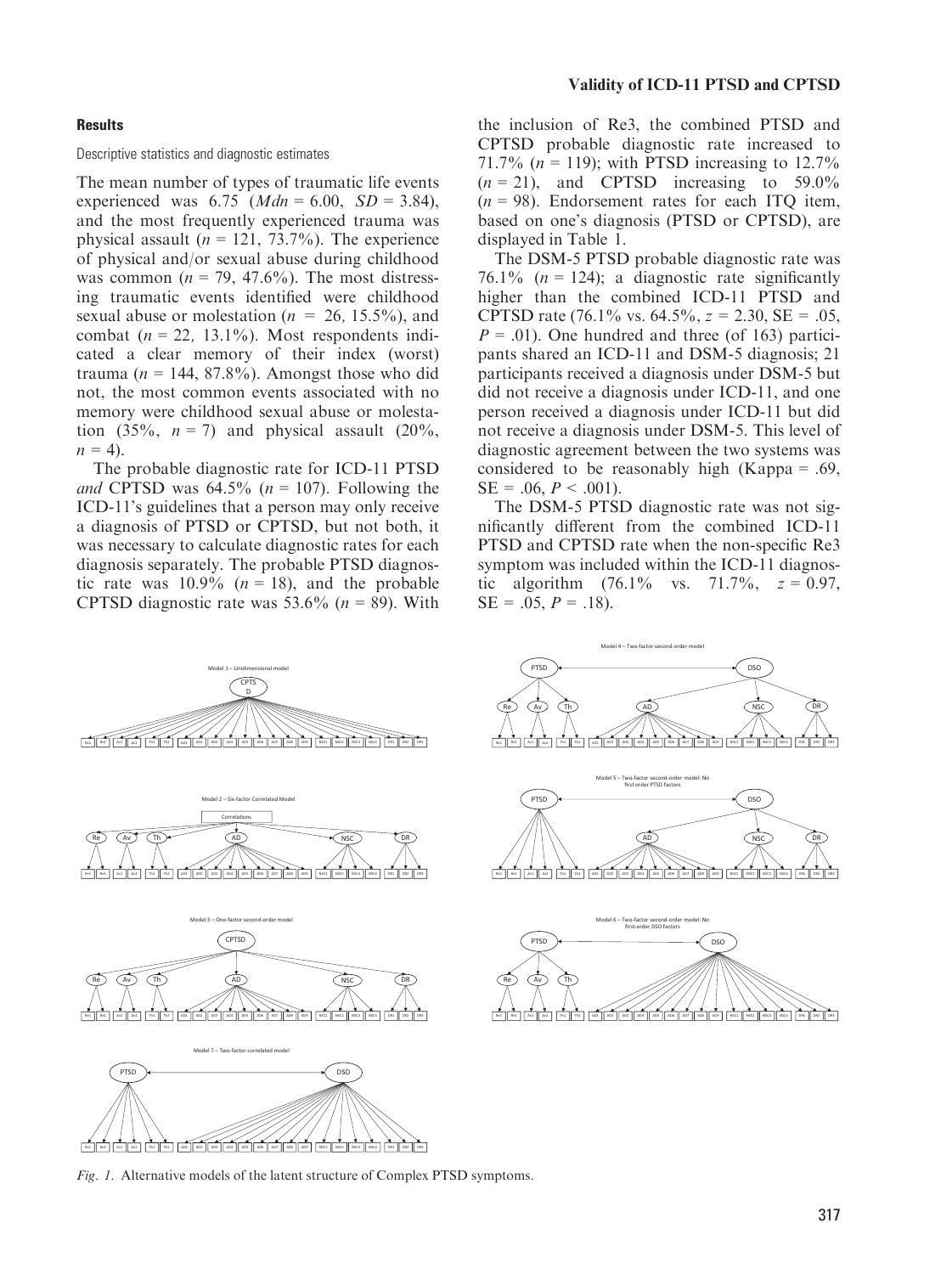Table 1. Frequencies of symptom endorsement for each PTSD and DSO item of the ITQ, and symptom-based diagnostic estimates

|                                              | Valid $% (n)$              | Valid $% (n)$                |
|----------------------------------------------|----------------------------|------------------------------|
|                                              | <b>PTSD Dx</b><br>10.9(18) | <b>CPTSD Dx</b><br>53.6 (89) |
| PTSD symptom endorsement                     |                            |                              |
| Upsetting dreams (Re1)                       | 72.7 (13)                  | 92.1 (82)                    |
| Reliving the event in the here and now (Re2) | 77.8 (14)                  | 93.3 (83)                    |
| Upset upon reminders (Re3)*                  | 100(18)                    | 95.5(85)                     |
| Internal avoidance (Av1)                     | 94.4 (17)                  | 100 (89)                     |
| External avoidance (Av2)                     | 100 (18)                   | 93.3 (83)                    |
| Being on quard (Th1)                         | 88.9 (16)                  | 97.8 (87)                    |
| Jumpy/startled (Th2)                         | 72.2 (13)                  | 92.1 (82)                    |
| DSO symptom endorsement                      |                            |                              |
| Intense reactions (AD1)                      | 72.2 (13)                  | 88.8 (79)                    |
| Long time to calm down (AD2)                 | 72.2 (13)                  | 95.5(85)                     |
| Feelings easily hurt (AD3)                   | 55.6(10)                   | 92.0(81)                     |
| Uncontrollable anger (AD4)                   | 33.3(6)                    | 58.4 (52)                    |
| Reckless behaviour (AD5)                     | 27.8(5)                    | 48.9 (43)                    |
| Numb (AD6)                                   | 44.4 (8)                   | 91.0 (81)                    |
| Difficulty feeling pleasure (AD7)            | 27.8(5)                    | 86.4 (76)                    |
| World is distant (AD8)                       | 83.3 (15)                  | 92.1 (82)                    |
| Feeling outside of body (AD9)                | 61.1(11)                   | 69.3 (61)                    |
| Failure (NSC1)                               | 22.2(4)                    | 85.4 (76)                    |
| Worthless (NSC2)                             | 16.7(3)                    | 80.9 (72)                    |
| Self-shame (NSC3)                            | 33.3(6)                    | 88.8 (79)                    |
| Guilt (NSC4)                                 | 33.3(6)                    | 95.5 (85)                    |
| Cut-off from others (DR1)                    | 44.4 (8)                   | 96.6(86)                     |
| Difficult to stay close to others (DR2)      | 16.7(3)                    | 86.5 (77)                    |
| Avoiding relationships (DR3)                 | 16.7(3)                    | 73.0 (65)                    |

Re, re-experiencing; Av, avoidance; Th, sense of current threat; AD, affective dysregulation; NSC, negative self-concept; DR, disturbances in relationships; DSO, disturbances in self-organization; PTSD Dx, probable ICD-11 post-traumatic stress disorder diagnostic rates; CPTSD Dx, probable ICD-11 complex PTSD diagnostic rates.

\*Probable PTSD and CPTSD diagnostic rates are estimated without the inclusion of Re3.

# Factorial validity and composite reliability

Model fit statistics for the ITQ are presented in Table 2. Models 2, 3, and 4 offered the best representations of the factor structure of the ITQ. Inspection of the BIC results indicates that Model 4 offers the optimal representation of the sample data. Model 4, which is consistent with the ICD-11 proposals for PTSD and CPTSD, possessed a chisquare-to-degree of freedom ratio of <3:1 indicating acceptable model fit; CFI and TLI values of .95 indicating excellent fit; however, the RMSEA value was above the criteria for acceptable model fit. Considering all indices together, Model 4 appears to offer a viable representation of the latent structure of the ITQ.

The first- and second-order PTSD factor loadings were all positive, statistically significant  $(P < .001)$ , and high  $(> .70)$ . The first- and secondorder DSO factor loadings were all positive, and statistically significant ( $P < .001$ ). While most firstorder factor loadings were of a robust magnitude, two AD items (uncontrollable anger and reckless

Table 2. Model fit statistics for the alternative models of the ITQ

| Models         | $\gamma^2$ | df  | Ρ     | CFI  | TLI  | RMSEA (90% CI)         | <b>BIC</b> |
|----------------|------------|-----|-------|------|------|------------------------|------------|
|                | 1135       | 209 | .000  | .871 | .857 | $.161$ $(.152 - .170)$ | 11 652     |
| $\overline{2}$ | 574        | 194 | .000  | .947 | .937 | $.107$ $(.097 - .117)$ | 11 237     |
| 3              | 554        | 203 | .000. | .951 | .944 | $.101(.091-.111)$      | 11 212     |
| 4              | 550        | 202 | .000  | .952 | .945 | $.100(.090-.111)$      | 11 206     |
| 5              | 659        | 205 | .000. | .937 | .929 | $.114(.104-.124)$      | 11 325     |
| 6              | 860        | 205 | .000. | .909 | .897 | $.137$ $(.127 - .146)$ | 11 439     |
| 7              | 947        | 208 | .000  | .897 | .886 | $.144$ $(.135 - .154)$ | 11 558     |

Estimator = WLSMV;  $n = 171$ ;  $\chi^2$  = Chi-square Goodness of Fit statistic;  $df =$  degrees of freedom;  $P =$  Statistical significance; CFI, Comparative Fit Index; TLI, Tucker Lewis Index; RMSEA (90% CI) = Root-Mean-Square Error of Approximation with 90% confidence intervals;  $BIC =$  Bayesian Information Criterion; Best fitting model in bold.

behaviour) possessed factor loadings <.60. Additionally, the standardized factor loading of AD on the second-order DSO factor was 1.00 indicating perfect reliability; a result that often occurs in the context of high levels of multicollinearity but is not outside the normal range of results (34) (see Table 3 for full results). The factor correlation between PTSD and DSO was high  $(r = .89)$ ,  $P < .001$ ).

Composite reliability findings, based on estimates derived from the CFA analysis, indicated that the ITQ possesses excellent internal reliability. The six-first-order subscales demonstrated high levels of reliability ( $Re = .90$ ,  $Av = .90$ ,  $Th = .86$ ,  $AD = .92$ , NSC = .96, and DR = .90), as did the 6 PTSD (.96) and 16 DSO (.97) items.

# Discriminant validity analysis

Hierarchical multiple regression analyzes are presented in Table 4. The sociodemographic variables entered at Step 1 significantly contributed to the explanation of three of the six criterion variables, and the most robust predictor of each outcome was unemployment status. The introduction of the PTSD and DSO variables at Step 2 significantly increased the proportion of variance explained in every criterion variable. The largest effect was for negative trauma-related beliefs about the self  $(\Delta R^2 = .49; F(2, 133) = 102.94, P < .001),$  followed by symptoms of GAD  $(\Delta R^2 = .43; F(2,$ 149) = 63.04,  $P \leq 0.001$ , depression ( $\Delta R^2 = .42$ ; F  $(2, 148) = 75.21, P < .001$ , negative traumarelated beliefs about the world  $(\Delta R^2 = .34; F(2,$  $149$  = 50.28,  $P < .001$ ), panic disorder  $(\Delta R^2 = .22; F(2, 149) = 22.05, P < .001)$ , and distress tolerance  $(\Delta R^2 = .20; \ F(2, 149) = 20.33,$  $P \le .001$ ).

PTSD uniquely predicted PD symptoms ( $\beta$  = .40 (95% CI = .20, .59),  $P < .001$ ) and was the strongest predictor of GAD symptoms ( $\beta$  = .42 (95%)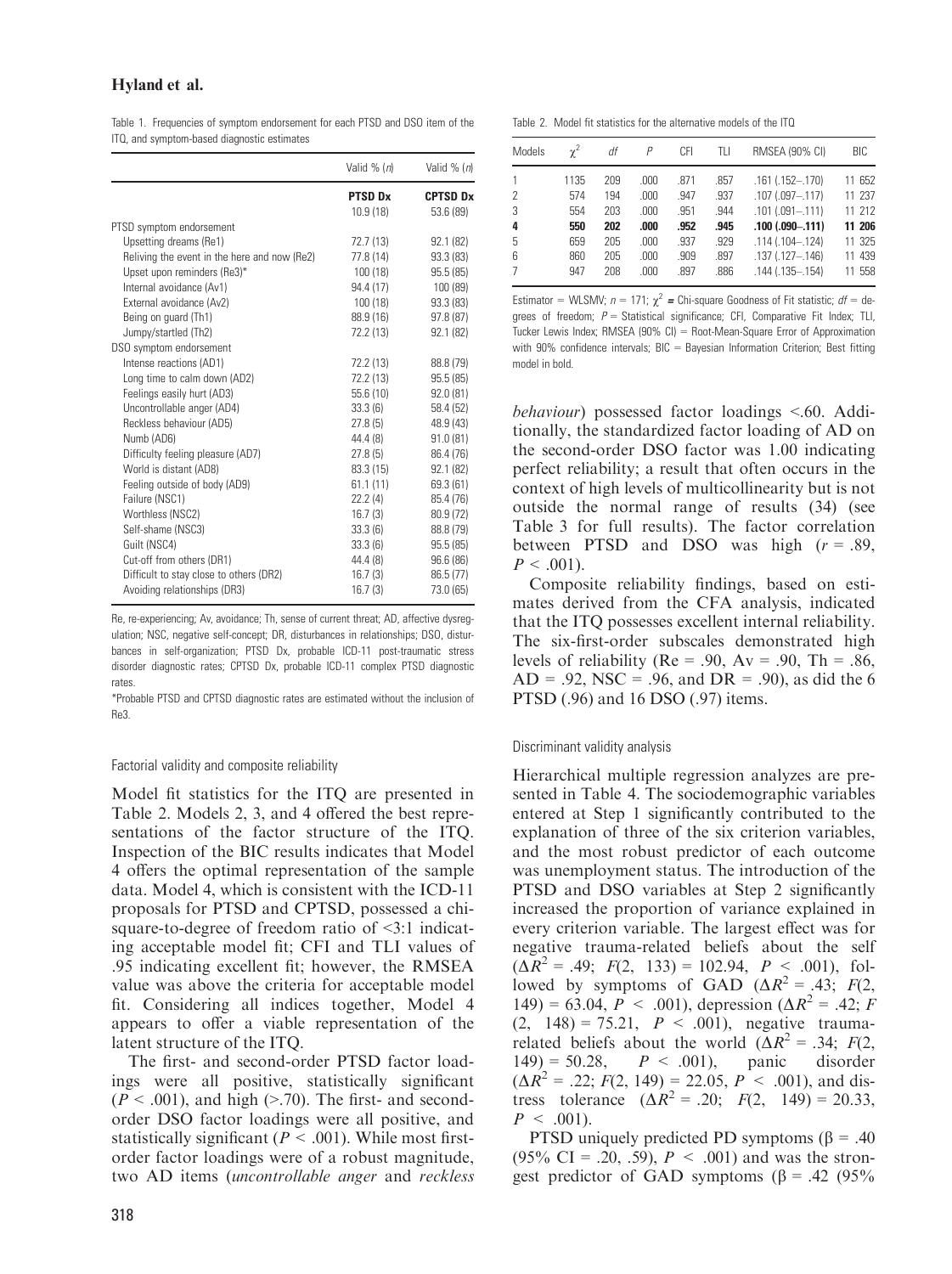Table 3. Standardized factor loadings (standard errors) for Model 4

| Items                                        | Re            | Av        | Th          | AD       | <b>NSC</b>      | <b>DR</b> |
|----------------------------------------------|---------------|-----------|-------------|----------|-----------------|-----------|
| Upsetting dreams (Re1)                       | .83(.04)      |           |             |          |                 |           |
| Reliving the event in the here and now (Re2) | $.92$ $(.03)$ |           |             |          |                 |           |
| Internal avoidance (Av1)                     |               | .93(0.03) |             |          |                 |           |
| External avoidance (Av2)                     |               | .89(.04)  |             |          |                 |           |
| Being on guard (Th1)                         |               |           | .88(.04)    |          |                 |           |
| Jumpy/Startled (Th2)                         |               |           | .85(.04)    |          |                 |           |
| Intense reactions (AD1)                      |               |           |             | .71(.04) |                 |           |
| Long time to calm down (AD2)                 |               |           |             | .75(.04) |                 |           |
| Feelings easily hurt (AD3)                   |               |           |             | .64(.05) |                 |           |
| Uncontrollable anger (AD4)                   |               |           |             | .51(.06) |                 |           |
| Reckless behaviour (AD5)                     |               |           |             | .56(.06) |                 |           |
| Numb (AD6)                                   |               |           |             | .85(.03) |                 |           |
| Difficulty feeling pleasure (AD7)            |               |           |             | .83(.03) |                 |           |
| World is distant (AD8)                       |               |           |             | .80(.03) |                 |           |
| Feeling outside of body (AD9)                |               |           |             | .72(.04) |                 |           |
| Failure (NSC1)                               |               |           |             |          | .95(.01)        |           |
| Worthless (NSC2)                             |               |           |             |          | .97(01)         |           |
| Self-shame (NSC3)                            |               |           |             |          | .90(.02)        |           |
| Guilt (NSC4)                                 |               |           |             |          | .86(.03)        |           |
| Cut-off from others (DR1)                    |               |           |             |          |                 | .96(.03)  |
| Difficult to stay close to others (DR2)      |               |           |             |          |                 | .82(.04)  |
| Avoiding relationships (DR3)                 |               |           |             |          |                 | .79(.04)  |
| <b>Second-order factor loadings</b>          |               |           | <b>PTSD</b> |          | DS <sub>0</sub> |           |
| Re-experiencing (Re)                         |               |           | .81(.04)    |          |                 |           |
| Avoidance (Av)                               |               |           | .71(.04)    |          |                 |           |
| Sense of current threat (Th)                 |               |           | .83(.05)    |          |                 |           |
| Affective dysregulation (AD)                 |               |           |             |          | $1.00$ $(.02)*$ |           |
| Negative self-concept (NSC)                  |               |           |             |          | .74(.04)        |           |
| Disturbances in relationships (DR)           |               |           |             |          | .86(.03)        |           |

All factor loadings are statistically significant ( $P < .001$ ).

Re, re-experiencing in the here and now; Av, avoidance; Th, sense of current threat; AD, affective dysregulation; NSC, negative self-concept; DR, disturbed relationships. \*Error variance was 0 indicating perfect reliability.

 $CI = .25, .58$ ,  $P < .001$ ). DSO significantly predicted negative trauma-related beliefs about the self  $(\beta = .70 \ (95\% \ CI = .56, .84), P < .001)$ , depression  $(\beta = .61 \ (95\% \ \text{CI} = .46, .76), P < .001)$ , negative trauma-related beliefs about the world  $(\beta = .53)$ (95% CI = .36, .70),  $P < .001$ ), distress tolerance  $(\beta = -.52 \ (95\% \ CI = -.72, -.32), P < .001),$  and GAD symptoms  $(\beta = .35 \ (95\% \ \text{CI} = .18, .51),$  $P < .001$ ).

#### **Discussion**

Consistent with previous findings (2–4), the prevalence of the proposed PTSD and CPTSD diagnoses combined were significantly lower than DSM-5 PTSD. Current and past findings suggest that the revised model of psychotraumatology outlined for ICD-11 provides a stricter criterion for diagnosis than that provided by the DSM-5. While the two systems demonstrated a reasonably high level of agreement regarding who should receive a diagnosis, there was a meaningful subset of individuals who qualified for a diagnosis of PTSD under DSM-5 but did not qualify for a diagnosis of PTSD or CPTSD under ICD-11. In contrast, only one person qualified for a diagnosis of PTSD or CPTSD under ICD-11 but did not qualify for a diagnosis of PTSD under DSM-5.

When the non-specific Re3 symptom was introduced, the combined ICD-11 PTSD and CPTSD diagnostic rates were no longer significantly different from DSM-5. Previous studies using secondary data sources have also found that differences in diagnostic rates between the two manuals are attributable to fewer individuals meeting the ICD-11's Re requirements, and that if at least one non-specific re-experiencing symptom is introduced (e.g., upset upon reminders of the trauma, or, intrusive memories of the trauma), differences in diagnostic rates become non-significant (35). The conceptualization of Re in ICD-11 is unique in that it focuses on the experience of reliving the traumatic event again in the here and now. This emphasis is based on evidence demonstrating that intrusive recollections of traumatic life events are common across psychiatric disorders (36); that re-experiencing in the here and now distinguishes intrusive cognitive processes in PTSD from those observed in other disorders (37).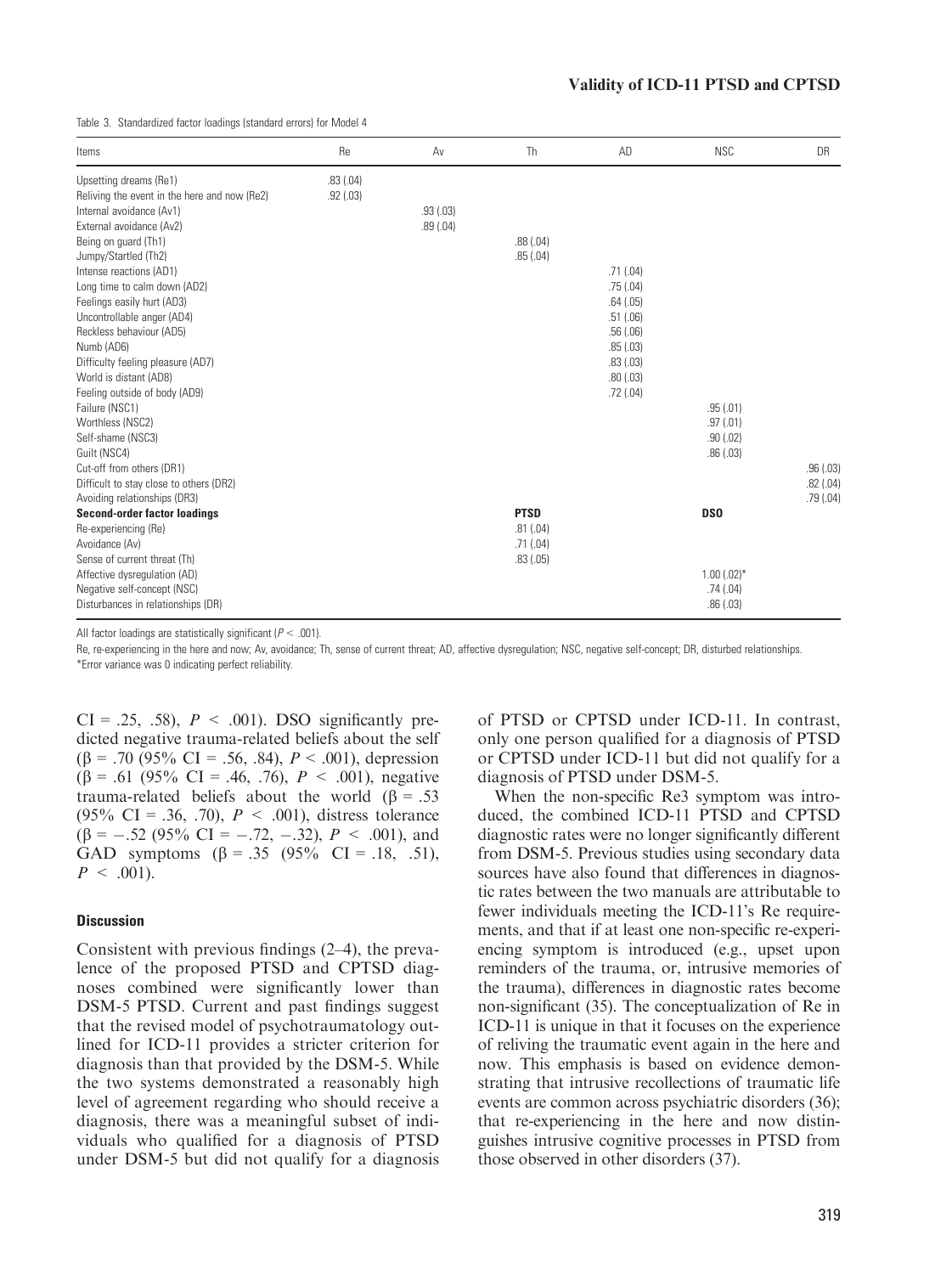Table 4. Standardized factor loadings (standard errors) for Model

|                          | Panic       | GAD      | Depression | $PTCl - self$ | PTCI - world | Distress tolerance |
|--------------------------|-------------|----------|------------|---------------|--------------|--------------------|
| Step 1 $R^2$             | .04         | .06      | $.16***$   | $.20***$      | $.15***$     | .05                |
| Gender                   | .05         | $-.02$   | .00        | .03           | $-.01$       | $-.11$             |
| Age                      | $-.11$      | .04      | .06        | $-.11$        | $-.14$       | .10                |
| Unemployment status      | $.17*$      | $.18*$   | $.32***$   | $.36***$      | $.33***$     | $-.10$             |
| Relationship Status      | .05         | .11      | $.16*$     | $.20*$        | .14          | $-.11$             |
| Step 2 $R^2$ change      | $.22***$    | $.43***$ | $.42***$   | $.49***$      | $.34***$     | $.20***$           |
| Gender                   | .03         | $-.05$   | $-.02$     | .01           | $-.03$       | $-.10$             |
| Age                      | $-.08$      | .08      | .09        | $-.08$        | $-.11$       | .08                |
| Unemployment status      | .05         | $-.02$   | .11        | $.13*$        | $.14*$       | .04                |
| Relationship status      | $-.05$      | $-.03$   | .03        | .07           | .03          | $-.04$             |
| <b>PTSD</b>              | $.40***$    | $.42***$ | .13        | .08           | .13          | .06                |
| DS <sub>0</sub>          | .14         | $.35***$ | $.61***$   | $.70***$      | $.53***$     | $-.52***$          |
| Total variance explained | $26.1\%***$ | 49.0%*** | 58.3%***   | 68.4%***      | 49.3%***     | 25.4%***           |

DSO, disturbances in self-organization; PTSD, post-traumatic stress disorder; GAD, generalized anxiety disorder; PTCI – self, negative cognitions of the self-subscale from the Post-traumatic Cognitions Inventory; PTCI – world, negative cognitions about the world-subscale from the Post-traumatic Cognitions Inventory  $*P < .05$ ,  $***P < .001$ .

The inclusion of a third, non-specific Re symptom is currently under consideration for those who do not possess a clear memory of their index trauma. Only two of 20 individuals who indicated no clear memory of their index trauma lost a diagnosis if this item was excluded; one lost a diagnosis of PTSD, and one lost a diagnosis of CPTSD. Current results suggest that the introduction of a third Re symptom may not be necessary to capture those without a clear memory of their index trauma; however, further research with larger and more diverse trauma samples is necessary to determine the necessity of this third Re symptom.

The CFA findings indicated that the latent structure of the ITQ was best represented by a two-factor second-order model that reflects the ICD-11's distinction between PTSD and DSO symptomatology. This result replicates the only other assessment of the latent structure of the ITQ (11) and is consistent with findings derived from archival data (6–9). The CFA findings partially support the study's second hypothesis: Models 2 and 4, which discriminate between PTSD and DSO symptoms at the first- and second-order level, respectively, evidenced acceptable model fit. However, Model 3 which posits a single higher-order CPTSD factor also evidenced acceptable fit. The generally good fit of Model 2 suggests that while the two-factor second-order model is plausible, and desirable due to its increased parsimony, it is not the only viable factorial solution of the ITQ that captures the distinction between PTSD and DSO symptoms. With respect to Model 3, given that most the sample met diagnostic status for CPTSD (53.6%) rather than PTSD (10.9%), it is unsurprising that this model offered reasonable fit. It is probable that future studies utilizing clinical samples characterized by high levels of CPTSD will find acceptable fit for this conceptualization. Nonetheless, it was notable that Model 4, which distinguishes between the second-order factors of PTSD and DSO, was deemed to be the most satisfactory representation of the latent structure of the ITQ, despite the strong correlation between these factors. The CFA results, therefore, support a distinction between PTSD and DSO symptomatology among this clinical sample.

The validity of this distinction between PTSD and DSO was further evidenced by the results of the hierarchical multiple regression analyzes. Consistent with the study's third hypothesis, PTSD symptoms, but not DSO symptoms, positively predicted levels of PD; whereas DSO symptoms, but not PTSD symptoms, positively predicted symptoms of depression, and negative cognitions about the self and the world, and negatively predicted distress tolerance scores. PTSD and DSO were both significant, positive predictors of GAD symptoms, but PTSD was a stronger predictor than DSO. While the existing literature has indicated that CPTSD can be meaningfully distinguished from PTSD due to exposure to childhood traumatization (12), chronic traumatization (38), increased psychological distress (13), and female sex (39), the current findings demonstrate that PTSD and DSO possess differentially associated with multiple, clinically relevant criterion variables. These differential associations, the robust magnitude of the effects, and the substantial variance explained in each criterion variable provide substantial empirical support for the discriminant validity of ICD-11 PTSD and CPTSD.

The current study contains several limitations. First, although the sample was typical of secondary and tertiary care clinical groups, the small sample size and clinical nature of the sample limit generalizability to the wider trauma population.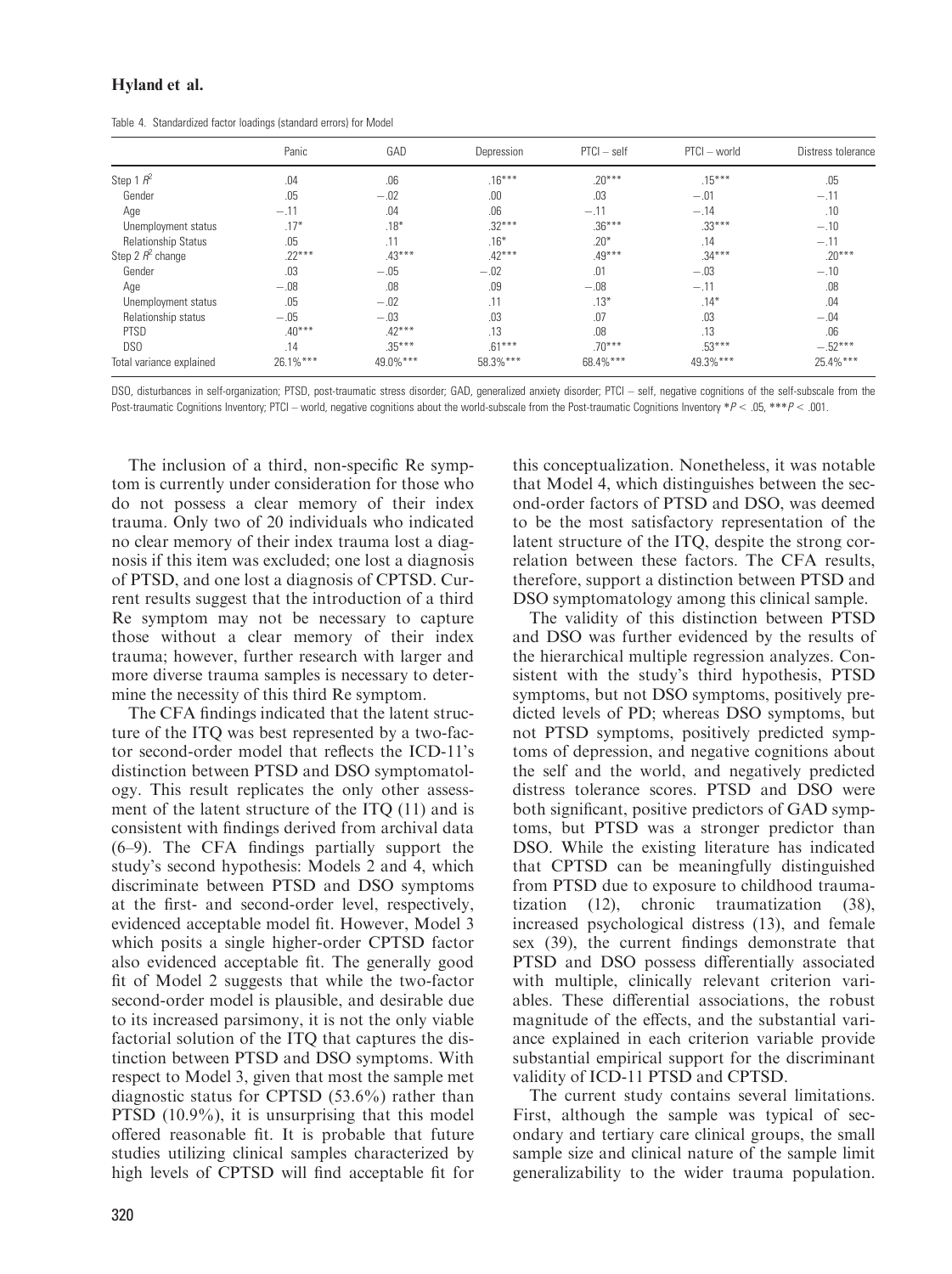Replication using larger clinical, and community, samples is needed. Second, given that ICD-11 is still under development and not scheduled for publication until 2018, the ITQ will undergo revisions in the near future. These revisions will focus on streamlining the current set of indicators by which to correspond to the ICD-11 diagnostic guidelines. One of the major organizing principles of the ICD-11 is to use as small a number of symptom indicators as possible so as to improve clinical utility (1); therefore, an immediate challenge will center on reducing the current list of DSO symptoms. While current results support the validity and reliability of the ITQ, considerable work will be required to finalize the scale and establish its psychometric properties. Third, although the current study represents the first instance in which DSM-5 and ICD-11 PTSD/CPTSD diagnostic rates have been compared using diagnostic-specific measures, it will be important to replicate the current study using clinician-administered diagnostic scales. Additionally, the current study did not include a measure of functional impairment for DSM-5 and ICD-11 meaning that estimated prevalence rates may be overestimated.

The current study supports the factorial and discriminant validity of ICD-11 PTSD and CPTSD and provides empirical support for the reliability and validity of the newly developed ITQ (10). These findings support the distinction between PTSD and DSO symptoms, and reveal that these constructs possess unique relationships with clinically relevant outcomes. The continued empirical support for ICD-11 CPTSD should encourage clinicians to screen for DSO symptomatology, and emphasizes the need for treatment interventions that are specifically tailored to address these symptoms (40). Concerns have been expressed about the availability of two diagnostic systems that produce discrepant diagnostic rates, particularly for patients and carers as it is possible that one system may be used over another for the purposes of litigation, insurance coverage, and benefit refusal (41). Although these potentially negative consequences are issues that we believe clinicians and researchers should be acutely aware of, they may unfortunately be unavoidable consequences of our continuing search for the most accurate understanding of trauma-related psychopathology.

#### Declarations of interest

Chris Brewin and Marylene Cloitre participated as members of the World Health Organization Working Group on the Classification of Disorders Specifically Associated with Stress, reporting to the International Advisory Group for the

### Validity of ICD-11 PTSD and CPTSD

Revision of ICD-10 Mental and Behavioural Disorders. However, the views expressed reflect the opinions of the authors and not necessarily the Working Group or Advisory Group and the content of this article does not represent WHO policy. Marylene Cloitre, Neil Roberts, Jonathan Bisson, and Chris Brewin are co-authors of the ITQ. Philip Hyland, Mark Shevlin, Anthony J. Downes, Sandra Jumbe, Thanos Karatzias have no conflicts of interest.

#### References

- 1. Maercker A, Brewin CR, Bryant RA et al. Proposals for mental disorders specifically associated with stress in the ICD-11. Lancet 2013;381:1683–1685.
- 2. Hansen M, Hyland P, Armour C, Elklit A. Shevlin, M Less is more? Assessing the validity of the ICD-11 model of PTSD across multiple trauma samples. Eur J Psychotraumatol 2015;6:28766.
- 3. O'Donnell ML, Alkemade N, Nickerson A et al. Impact of the diagnostic changes to post-traumatic stress disorder for DSM-5 and the proposed changes to ICD-11. Br J Psychiatry 2014;205:230–235.
- 4. Wisco BE, Miller MW, Wolf EJ et al. The impact of proposed changes to ICD-11 on estimates of PTSD prevalence and comorbidity. Psychiatry Res 2016;240:226–233.
- 5. Hyland P, Brewin C, Maercker A. Predictive validity of ICD-11 PTSD as measured by the Impact-of-Event Scale Revised: a 15-year prospective, longitudinal study of political prisoners. J Trauma Stress 30:125–132.
- 6. Tay AK, Rees S, Chen J, Kareth M, Silove D. The structure of post-traumatic stress disorder and complex post-traumatic stress disorder amongst West Papuan refugees. BMC Psychiat 2015;15:111.
- 7. Hyland P, Shevlin M, Elklit A et al. An assessment of the construct validity of the ICD-11 proposals for complex posttraumatic stress disorder. Psychol Trauma 2017;9:1–9.
- 8. Nickerson A, Cloitre M, Bryant RA, Schnyder U, Morina N, SCHICK M. The factor structure of complex posttraumatic stress disorder in traumatized refugees. Eur J Psychotraumatol 2016;7:33253.
- 9. SHEVLIN M, HYLAND P, KARATZIAS T et al. Alternative models of disorders of traumatic stress based on the new ICD-11 proposals. Acta Psychiat Scand 2017;135:419–428.
- 10. CLOITRE M, ROBERTS NP, BISSON JI, BREWIN CR. The International Trauma Questionnaire (ITQ). Unpublished measure.
- 11. KARATZIAS T, SHEVLIN M, FYVIE C et al. An initial psychometric assessment of an ICD-11 based measure of PTSD and complex PTSD (ICD-TQ): evidence of construct validity. J Anxiety Disord 2016;44:73–79.
- 12. KARATZIAS T, SHEVLIN M, FYVIE C et al. Evidence of distinct profiles of Posttraumatic Stress Disorder (PTSD) and Complex Posttraumatic Stress Disorder (CPTSD) based on the new ICD-11 Trauma Questionnaire (ICD-TQ). J Affect Disord 2017;207:181–187.
- 13. Murphy S, Elklit A, Dokkedahl S, Shevlin M. Testing the validity of the proposed ICD-11 PTSD and complex PTSD criteria using a sample from Northern Uganda. Eur J Psychotraumatol 2015;7:32678.
- 14. WEATHERS FW, LITZ BT, KEANE TM, PALMIERI PA, MARX BP, SCHNURR PP. The PTSD checklist for DSM-5 (PCL-5), 2013. Instrument available from the National Center for PTSD at [www.ptsd.va.gov](http://www.ptsd.va.gov)
- 15. WEATHERS FW, BLAKE DD, SCHNURR PP, KALOUPEK DG, MARX BP, KEANE TM. The Life Events Checklist for DSM-5 (LEC-5), 2013. Instrument available from the National Center for PTSD at [www.ptsd.va.gov](http://www.ptsd.va.gov)